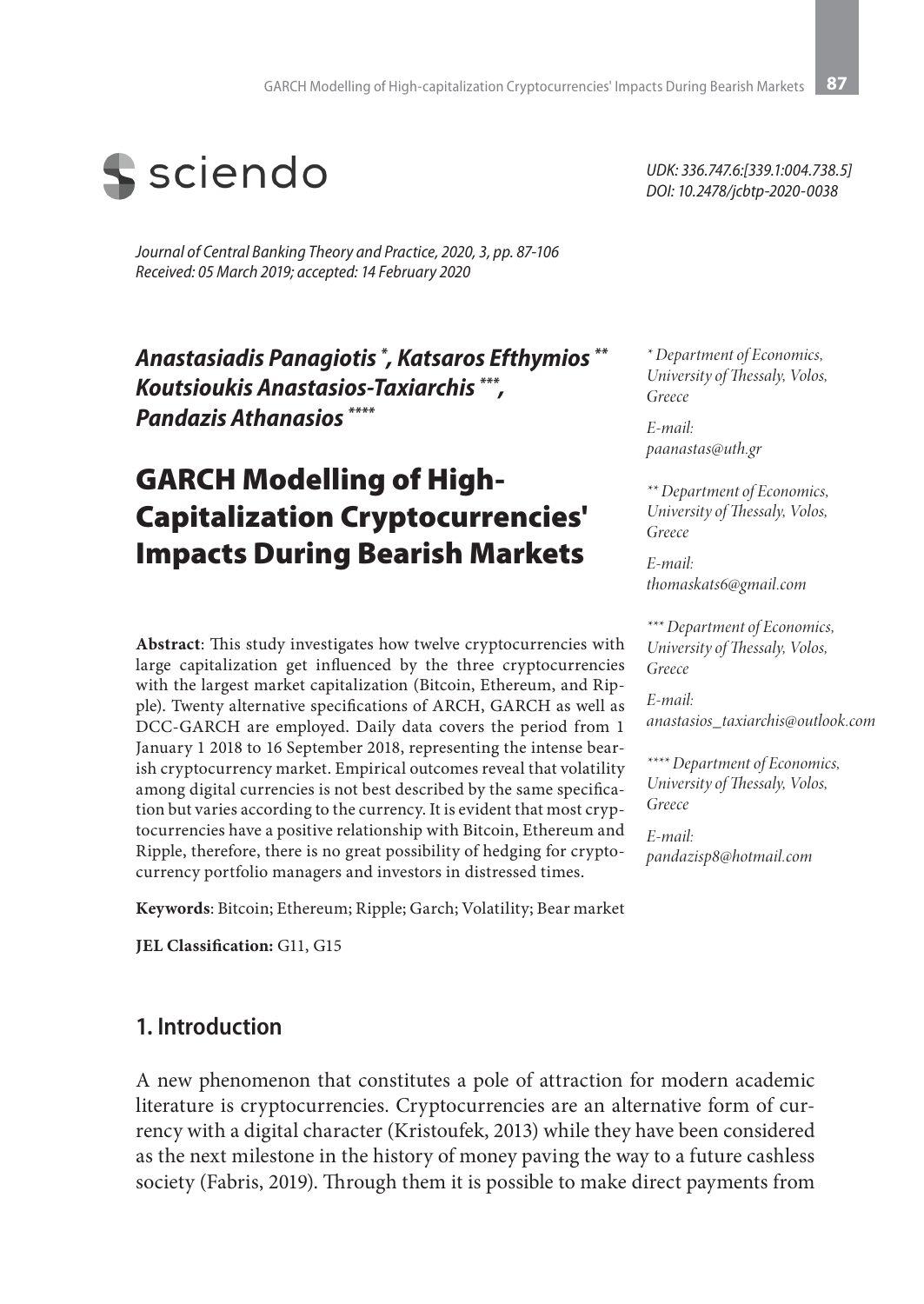one contracting party to another without the assistance of a financial institution. Unlike the majority of other available financial assets, they have no relation to any higher authority or physical representation. The value of cryptocurrencies is not based on any physical asset, country or enterprise economies but on the security of an algorithm that is able to trace all transactions. Increased use of cryptocurrencies may be associated with their low transaction costs, the peer-to-peer system, and the fact that they are free from any government interference. This led to an increase in the volume of transactions, volatility and price of cryptocurrencies (Corbet et al., 2019). In fact, the price volatility of cryptocurrencies has led to opinions that emphasize the speculative extensions of their market, triggering academic research that shows bubble phenomena in a variety of cryptocurrencies (Kyriazis et al., 2020). A school of thought holds that monetary policy leaders may not have the know-how, the will and the political independence to do what is necessary to achieve economic stability (Fabris, 2018). Therefore, despite their volatility, the decentralized and independent nature of cryptocurrencies has been considered a solution to phenomena such as those mentioned above, especially in emerging economies (Clegg, 2014).Interesting surveys on characteristics of cryptocurrencies have also been conducted by Kyriazis (2019a,b, 2020) and Fang et al. (2020).

Cryptocurrencies attracted the interest of investors, researchers and regulators when a hacker named Satoshi Nakamoto created the world's first virtual and decentralized currency, Bitcoin (Nakamoto, 2008). It is the first decentralized digital currency and remains the leader of the cryptocurrency market. Between October 2016 and October 2017 Bitcoin's stock market value rose from \$10.1 billion to \$79.7 billion, while the price rose from \$616 to \$4,800. This significant increase has presented the opportunity to acquire 680% of return on investment annually, something that canot be provided by other assets. In December 2017, the price of Bitcoin reached \$19,500. Today, there are more than 1,600 cryptocurrencies, including new products such as Ethereum, Ripple, Litecoin, and Dash which have created a market that has a total stock market value of approximately \$190 billion (Ammous, 2018). Because of the popularity of cryptocurrencies among common users, they have attracted the attention of the media and have become a popular subject in the academic world.

Cryptocurrencies is a term used to describe all digital means of exchange that implement a cryptographic framework and security features. Cryptocurrencies are protected by technology that makes it impossible to expand money supply with more than one predetermined algorithm already known to the public. Similarly to precious metals, each cryptocurrency's algorithm has a limit beyond of which it cannot be produced. Transport between cryptocurrencies is almost in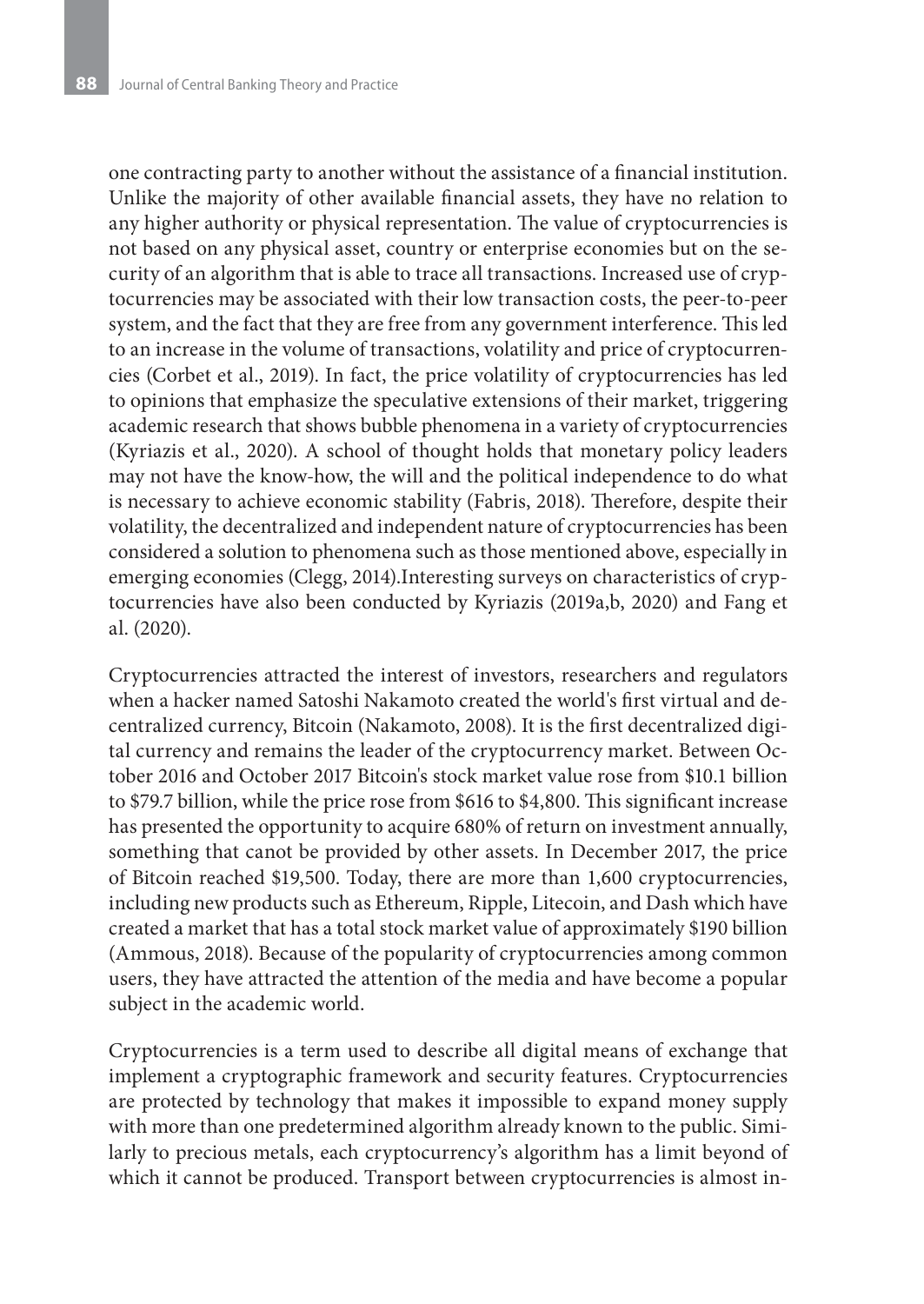stantaneous and the source code on which it is built is secure (Ammous, 2018). Their decentralized instance comes to life through a decentralized digital ledger storing details required for conducting transactions and validating ownership (Vučinić, 2020), essentially enforcing their security model.

Prior to ARCH's invention researchers knew about fluctuations in variance well but used unofficial methods to take this into account. Engle solved this issue in 1982 by introducing a new class of stochastic processes under the name ARCH (Autoregressive Conditionally Heteroscedasticity). ARCH was the first official model to capture the variance of the current error term as a function of the actual magnitude of the error terms of the previous time periods (Engle, 1982). It is still used today in numerous areas such as: developing tests for assessing market volatility and risk, developing optimal risk hedging strategies, studying the implications of central bank interventions and building debt portfolios. Based on Engle's research, in 1986 Bollerslev introduced a new category of stochastic processes called GARCH (Generalized Autoregressive Conditional Heteroskedastic). This model has only three parameters that allow an infinite number of square roots to influence conditional variance. A feature that makes it more versatile than ARCH models (Bollerslev, 1986).

Katsiampa (2017) investigated Bitcoin's variability by comparing GARCH models and discovered that the AR-CGARCH model described it better. Dyhrberg (2016a) adopts GARCH models to examine Bitcoin's potential as a financial product. Results reveal that Bitcoin has similarities with gold and the US dollar. The asymmetric GARCH model provides evidence that this specific product can be used in portfolio management as it is ideal for risk averse investors. Furthermore, by employing data from July 2010 to May 2015 and an asymmetric GARCH methodology Dyhrberg (2016b) revealed that Bitcoin can serve as an effective hedger against the FTSE index. Moreover, hedging capacities against the USD are found in the short-run. In the same context, Gronwald (2014) compared the gold and bitcoin market and analysed Bitcoin's prices using GARCH models. His main conclusion is that there are significant changes in its price and that the market it`s trading in is not mature.

Bouri et al. (2016) use asymmetric GARCH models to investigate the relationship between price and volatility variations in the Bitcoin market in 2013 (the period of sharp decline in prices for all cryptocurrencies. Blau (2018) adopts a GARCH methodology and probit regressions and looks into whether the price and volume of Bitcoin are connected to speculation. He documents that speculative trading is not to be blamed for high levels of volatility. Furthermore, Corelli (2018) investigates the nexus between the most popular cryptocurrencies and a range of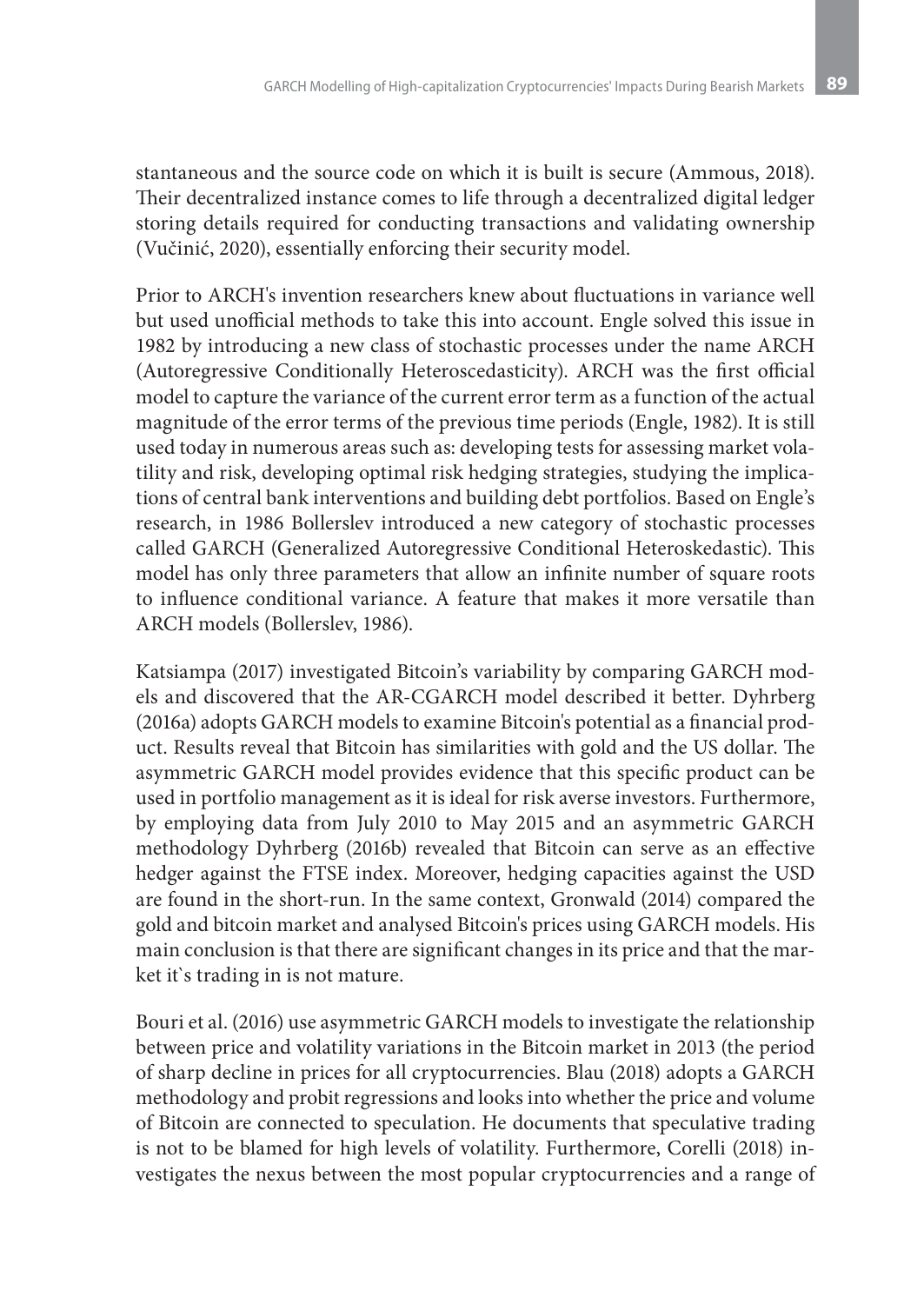selected fiat currencies for detecting causality linkages. Evidence indicates that cryptocurrencies are connected to Asian markets and a type of Asian effect is revealed. Beneki et al. (2019) employ a multivariate BEKK-GARCH methodology and impulse response analysis applied within a VAR model and provide evidence of a delayed positive response of Bitcoin volatility detected on a volatility shock of a positive sign on Ethereum returns. Furthermore, they document that profitable trading strategies could be developed. Troster et al. (2018) adopt heavy-tailed GARCH specifications and GAS models to investigate Bitcoin's returns. They argue that heavy-tailed GAS models are the most appropriate to estimate risk from Bitcoin.

This paper adds to existing relevant literature since, to the best of our knowledge, no academic work to date has studied the connection between the risk-benefit relationship of the three principal cryptocurrencies and its influence on other cryptocurrencies of primary importance by so many alternative GARCH specifications.

The remainder of this study is structured as follows: Section 2 describes the data and Section 3 analyses the methodology. Section 4 provides and comments on the empirical outcomes and analyses the financial implications. Finally, section 5 concludes.

## **2. Data**

Our study is based on daily data of 15 cryptocurrencies, expressed in US dollars, during the period 01/01/2018 - 16/09/2018 which represents the downward market for cryptocurrencies. Specifically, we study Litecoin, Tether, Monero, Cardano, Dash, IOTA, BitcoinCash, EOS, Stellar Lumens, TRON, Neo, Ethereum Classic and their relation to Bitcoin, Ethereum, Ripple which are the digital coins with the biggest capitalization. The data have been gathered from coinmarket. cap platform and the study observations are 258, corresponding to the first 258 days of 2018.

This period has been selected as it follows the explosive boom in the market of cryptocurrencies (a period which was characterized by an unprecedented rise in popularity and prices over the previous year). The period under review is characterized by high volatility, price variance and a steep drop in the value of cryptocurrencies. In Table 1 we lay out the currencies, their symbolism, and their total capitalization.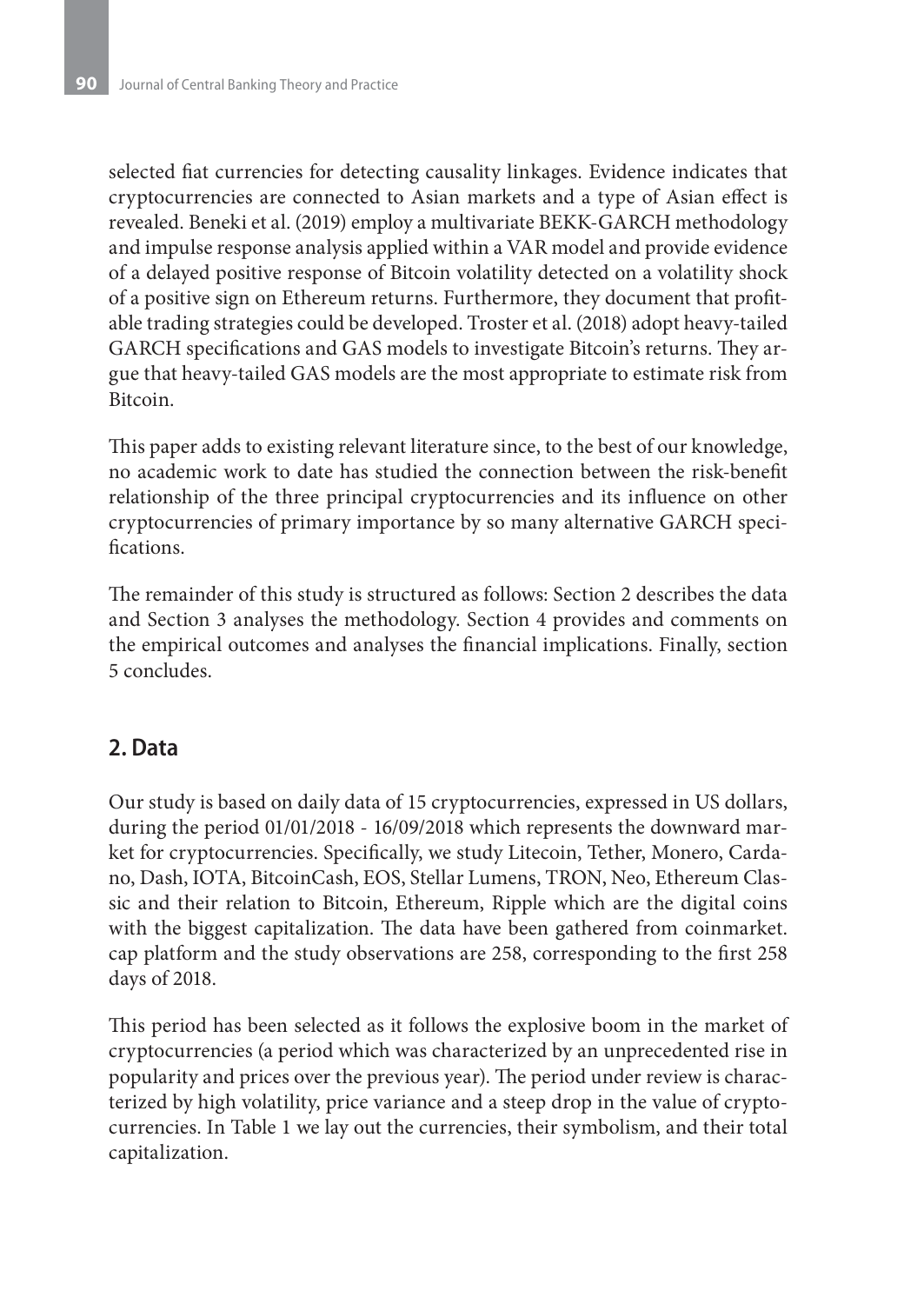Bitcoin (BTC), Ethereum (ETH) and Ripple (XRP) are the currencies with the biggest market capitalization. Table 2 presents the descriptive statistics of the digital coins based on their daily yield through logarithmic differences.

|              | Average    | Std.Dev. | Min        | Max     | Var     | Asymm.     | Kyrt.    |
|--------------|------------|----------|------------|---------|---------|------------|----------|
| <b>BTC</b>   | $-0.00287$ | 0.04512  | $-0.18458$ | 0.12413 | 0.00204 | $-0.45688$ | 4.71669  |
| <b>ETH</b>   | $-0.00486$ | 0.05692  | $-0.20685$ | 0.14223 | 0.00324 | $-0.31891$ | 4.14360  |
| <b>XRP</b>   | $-0.00830$ | 0.06873  | $-0.35328$ | 0.22636 | 0.00472 | $-0.43796$ | 7.41313  |
| <b>LTC</b>   | $-0.00539$ | 0.05797  | $-0.21186$ | 0.29062 | 0.00336 | 0.39358    | 6.20638  |
| <b>USDT</b>  | $-0.00004$ | 0.00591  | $-0.01980$ | 0.01980 | 0.00004 | 0.08619    | 5.40226  |
| XMR          | $-0.00434$ | 0.06633  | $-0.25880$ | 0.17626 | 0.00440 | $-0.30133$ | 4.09068  |
| ADA          | $-0.00908$ | 0.07343  | $-0.21734$ | 0.32211 | 0.00539 | 0.67802    | 5.66007  |
| <b>DASH</b>  | $-0.00659$ | 0.06237  | $-0.21633$ | 0.25593 | 0.00389 | $-0.00387$ | 4.79526  |
| <b>MIOTA</b> | $-0.00746$ | 0.07440  | $-0.29152$ | 0.22501 | 0.00554 | $-0.23640$ | 3.70571  |
| <b>BCH</b>   | $-0.00655$ | 0.06958  | $-0.30396$ | 0.29336 | 0.00484 | $-0.04926$ | 5.87637  |
| EOS          | $-0.00190$ | 0.08481  | $-0.25623$ | 0.34713 | 0.00719 | 0.55518    | 5.9223   |
| XLM          | $-0.00327$ | 0.07453  | $-0.30622$ | 0.46178 | 0.00555 | 0.65335    | 9.20044  |
| TRX          | $-0.00369$ | 0.10315  | $-0.32872$ | 0.78667 | 0.01064 | 1.99197    | 17.08308 |
| <b>NEO</b>   | $-0.00570$ | 0.07449  | $-0.26590$ | 0.25175 | 0.00555 | 0.14809    | 4.33646  |
| <b>ETC</b>   | $-0.00432$ | 0.07093  | $-0.35282$ | 0.21373 | 0.00503 | $-0.53385$ | 5.70641  |

Table 2 - Descriptive statistics<sup>1</sup>

Based on the descriptive statistics, eight of the fifteen cryptocurrencies depict a negative asymmetry with lower average yields over the majority of weeks. The most negative ones are Ethereum Classic (ETC) and Tron (TRX).

All cryptocurrencies exhibit fine-grained performance distributions with Tron (TRX) depicting the most fine-grained one. An analyst might consider overwhelmingly higher than the other cryptocurrencies of our study the likelihood of yielding near expected to bear, given the stability of all other factors (ceteris paribus) that may affect this particular currency. In the same way, an analyst could consider the possibility of achieving near-expected returns for the IOTA (MIOTA) coinage much lower.

<sup>&</sup>lt;sup>1</sup> The descriptive statistics in Table 2 are estimated on 258 logarithmic differences of the corresponding time series.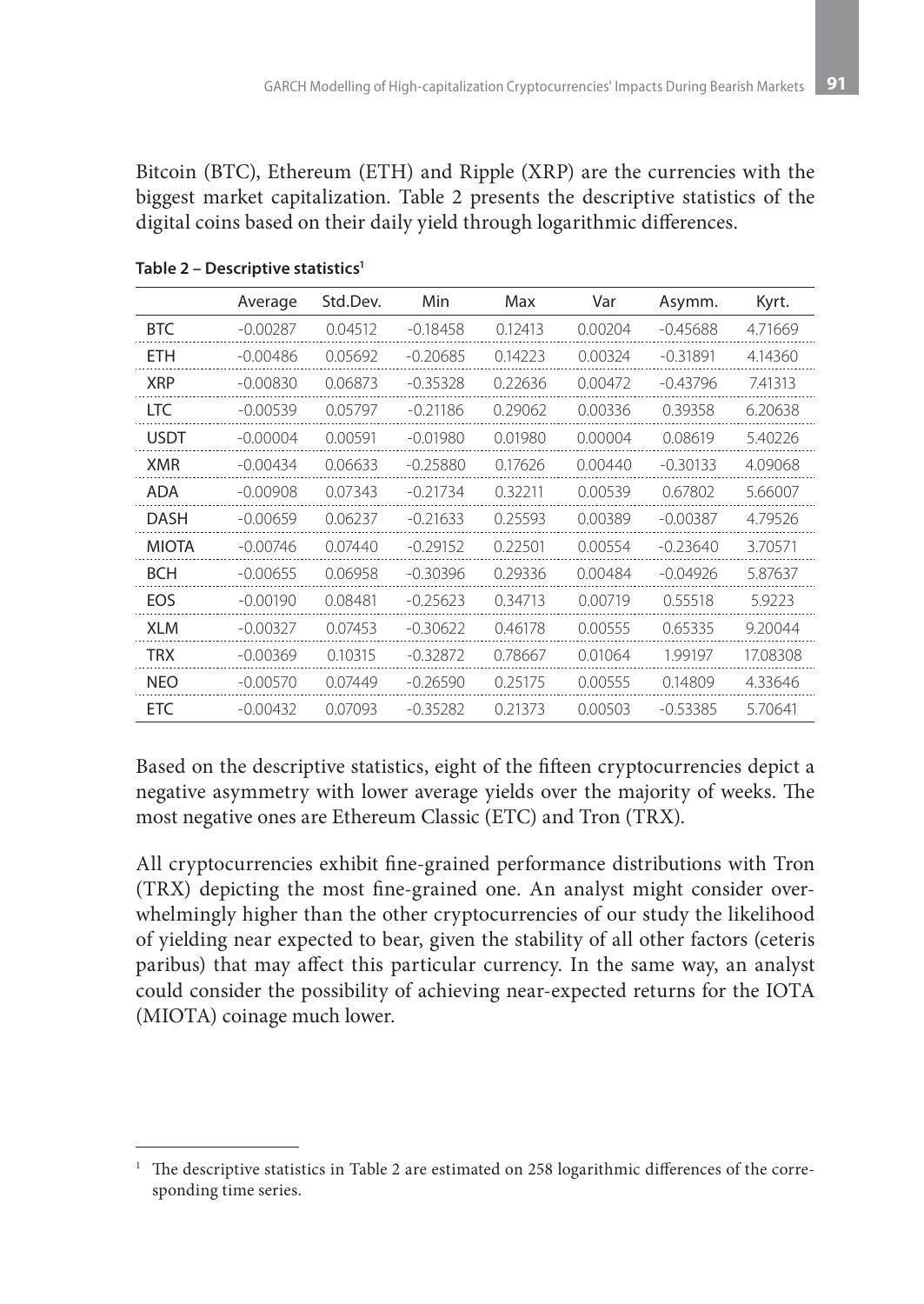## **3. Methodology**

This paper focuses on the behaviour and correlation of Litecoin, Tether, Monero, Cardano, Dash, IOTA, Bitcoin Cash, EOS, Stellar, Tron, NEO, Ethereum Classic cryptocurrencies in relation to Bitcoin, Ethereum and Ripple which are the top three cryptocurrencies from a market capitalization perspective. For the calculation of daily yields, we used the first logarithmic differences of the quotes of the variables.

We rely on a series of 12 regressions, one for each tested cryptocurrency, using Bitcoin, Ethereum and Ripple yields as independent variables, and the variable representing the yields of each cryptocurrency studied as the dependent one in each case. We then applied a series of 21 ARCH specifications for each cryptocurrency under consideration in order to conclude with the most appropriate model for each case.

Our study is based on the following ARCH specifications: ARCH, GARCH, Nelson's EARCH, Nelson's EGARCH, Threshold ARCH, Threshold GARCH, GJR of Threshold ARCH, GJR of Threshold GARCH, Simple Asymmetric ARCH, Simple Asymmetric GARCH, Power ARCH, Power GARCH, Non-linear ARCH, Non-linear GARCH, Non-linear ARCH with one shift, Non-linear GARCH with one shift, Asymmetric Power ARCH, Asymmetric Power GARCH, Non-linear Power ARCH, Non-linear Power GARCH, DCC-GARCH.

In order to decide on the most appropriate ARCH specification for each cryptocurrency, we relied on the Akaike Information Criteria (AIC) and the Bayesian Information Criteria (BIC), comparing the results of each specification and preferring in each case the specification with the lowest indices for the specific criteria.

Finally, we conduct an analysis of the estimated models to draw conclusions about the behaviour of each cryptocurrency based on the specifications selected through the AIC and BIC criteria.

#### **ARCH / GARCH models**

According to Bollerslev et al. (1992), Engle (1982) introduced the concept of the ARCH effect (Autoregressive Conditionally Heteroscedasticity) as the statistical phenomenon where the variance in the values of a time series does not remain constant over time, depending on past values, causing a non-constant variance in the residuals of an econometric process and hence in less accurate estimates.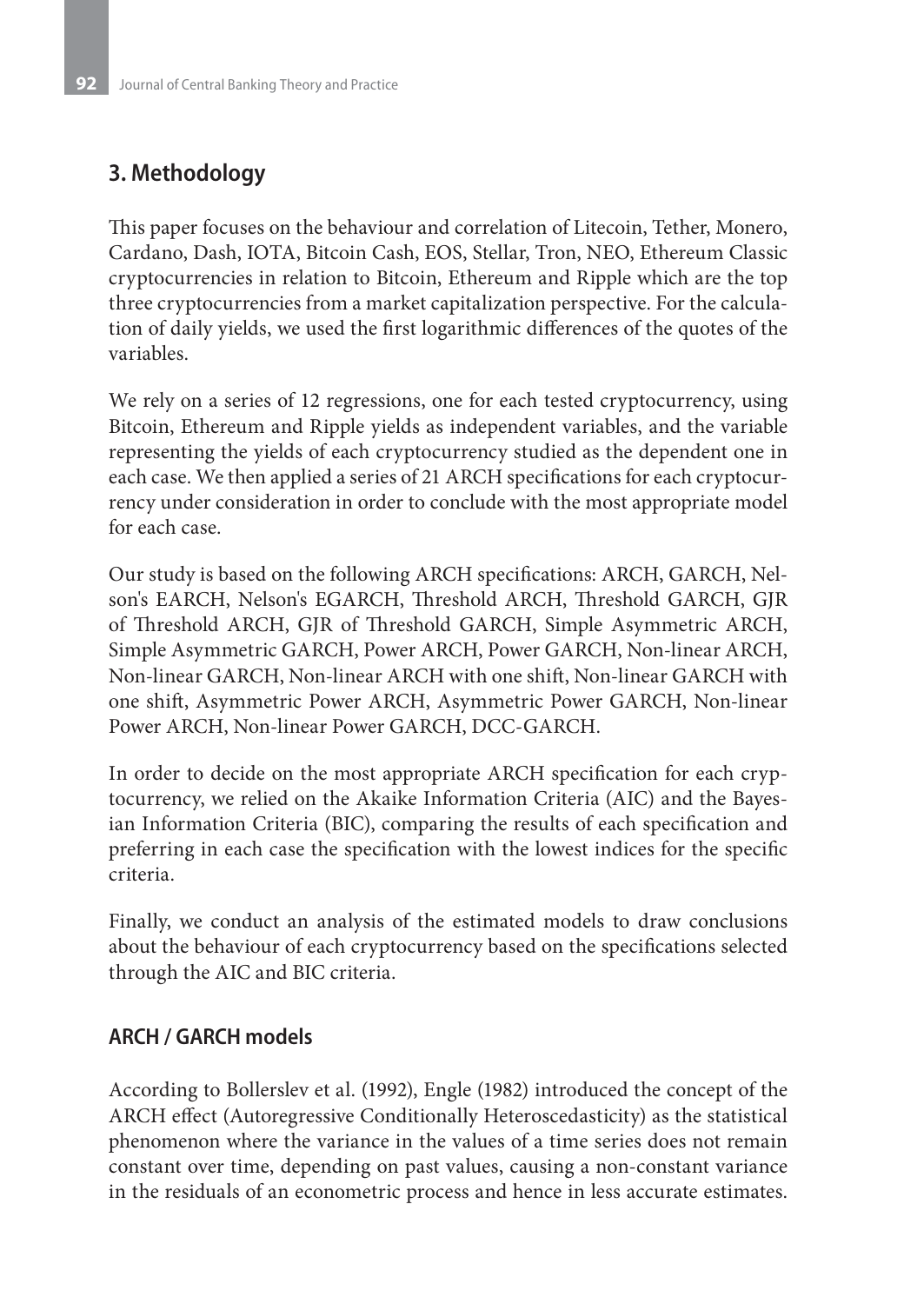As a result, Engle (1982) introduced the ARCH model as a way of modelling and taking into account the volatility of variance over time.

Let  $X_t$  be the values of a time series with no constant variance over time:

$$
X_t = \mu_t + \sigma_t Z_t
$$

With:

- $X_t$  be the values of the time series
- $\mu_t$  be the expected value of the variable
- $Z_t$  be the values of the time series expressed in terms of the standard normal distribution

If the variance depends on the immediately preceding period of the time series, then it will follow the following procedure:

$$
\sigma_t^2 = \omega + \alpha_1 Z_{t-1}^2
$$
  
with  $\omega \ge 0, \alpha_1 \ge 0$ 

In this case we have an ARCH (1) model, that is, with one lag. If the variance depends on q previous periods of the time series, then we say we have an ARCH (q) model where the variance is derived from the following procedure:

$$
\sigma_t^2 = \omega + \sum_1^q \alpha_q Z_{t-q}^2
$$

According to Chan et al. (2017), based on the ARCH (q) model, Bollerslev (1986) introduced the GARCH (p, q) model where the variance depends on its own values of p previous periods in addition to the values of the variable's time series of previous q periods. Specifically, for a GARCH model (1, 1) the variance follows the following procedure:

$$
\sigma_t^2 = \omega + \alpha_1 Z_{t-1}^2 + \beta_1 \sigma_{t-1}^2
$$
  
with  $\omega \ge 0, \alpha_1 \ge 0, \beta_1 \ge 0$ 

For a GARCH model (p, q) the variance follows the following procedure:

$$
\sigma_t^2 = \omega + \sum_{1}^{q} \alpha_q Z_{t-q}^2 + \sum_{1}^{p} \beta_p Z_{t-p}^2
$$
  
 
$$
\pi \omega \omega \ge 0, \alpha_q \ge 0, \beta_q \ge 0
$$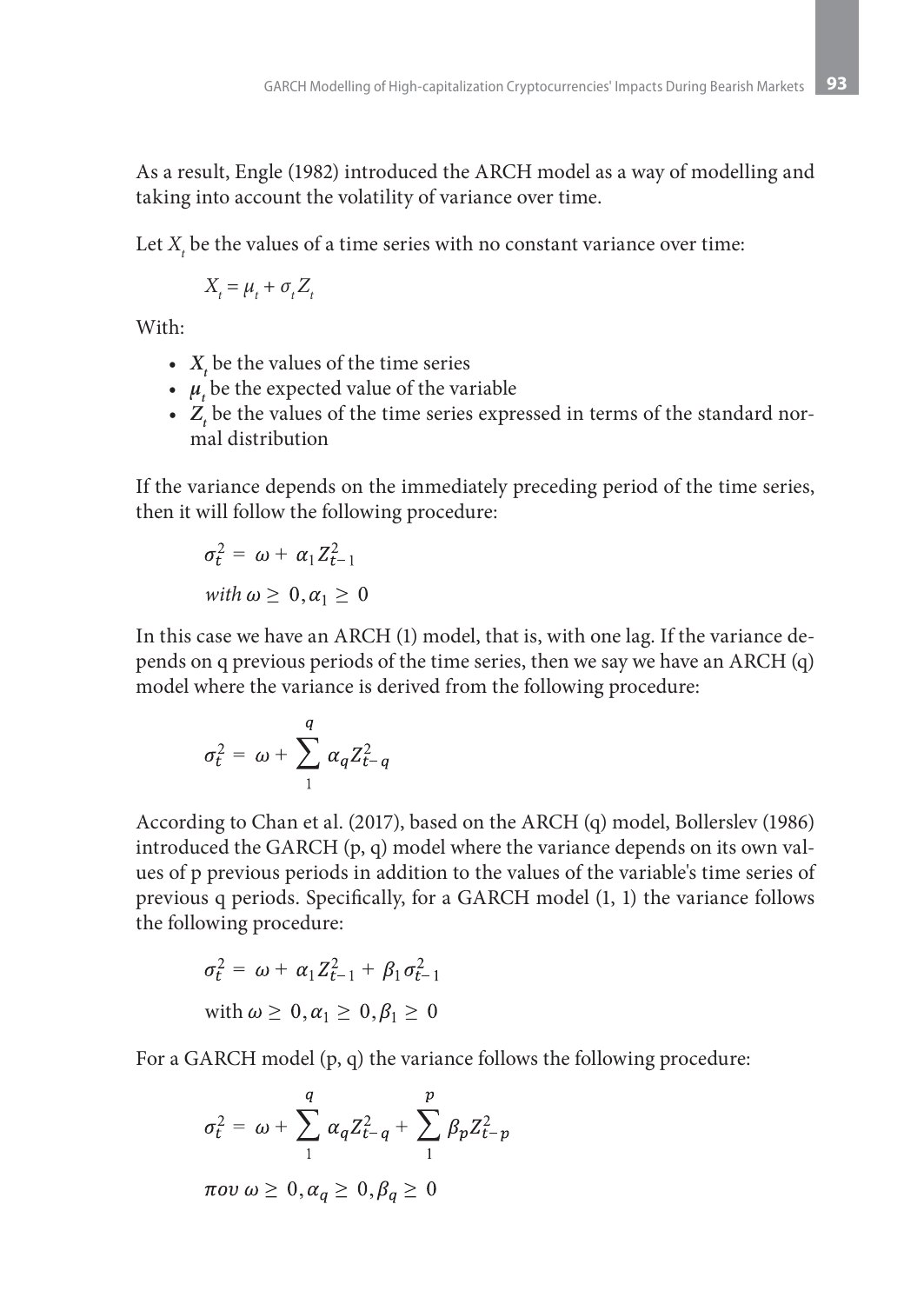## **4. Empirical results**

For the purposes of our study, we rely on the AIC and BIC criteria to select the best fit model for each cryptocurrency. The specifications that carry the smallest AIC and BIC for each cryptocurrency are considered to be more accurate in explaining its behaviour. In the case of the LTC, USDT, ADA, DASH, MIOTA, BCH, EOS, XLM, TRX, NEO, and ETC, the AIC and BIC criteria indicate the most appropriate model. In the case of XMR cryptocurrency, the AIC and BIC criteria<sup>2</sup> indicate different models as more appropriate.

### **GARCH – LTC, DASH**

Table 3a below shows the estimated coefficients of the GARCH model for LTC and DASH cryptocurrency.

|                   | <b>COEFFICIENT</b> | LTC                  | <b>DASH</b>             |
|-------------------|--------------------|----------------------|-------------------------|
|                   | <b>BTC</b>         | $0.52929(0.000)$ *** | $***$<br>0.53896(0.000) |
|                   | FTH                | $0.31639(0.000)$ *** | $0.33918(0.000)$ ***    |
| Mean Equation     | <b>XRP</b>         | $0.22344(0.000)$ *** | $0.19272(0.000)$ ***    |
|                   | constant           | $-0.00141(0.264)$    | $-0.00196(0.369)$       |
|                   | arch               | $0.04789(0.000)$ *** | $0.0423(0.054)$ *       |
| Variance Equation | garch              | $0.94249(0.000)$ *** | $0.89969(0.000)$ ***    |
|                   | constant           | 0.00000(0.128)       | 0.00006(0.206)          |

**Table 3a – LTC and DASH best expressed by GARCH specification**

In the case of LTC cryptocurrency, the estimated GARCH model presents statistically significant arch and garch coefficients at a statistical significance level of 1%. The coefficients of the BTC, ETH, XRP variables also appear statistically significant at the same level, indicating a valid positive relationship between the latter and the LTC currency.

Outcomes indicate that an increase (decrease) in the performance of BTC, ETH, XRP by one unit will result in an increase (decrease) in LTC returns of about 0.53, 0.32 and 0.22, respectively. Thereby, findings provide evidence towards the LTC being a complementary coin for BTC, ETH, XRP, following a similar market trend and being affected by the BTC market more than by the XRP market.

<sup>2</sup> Analytical AIC and BIC results are available upon request.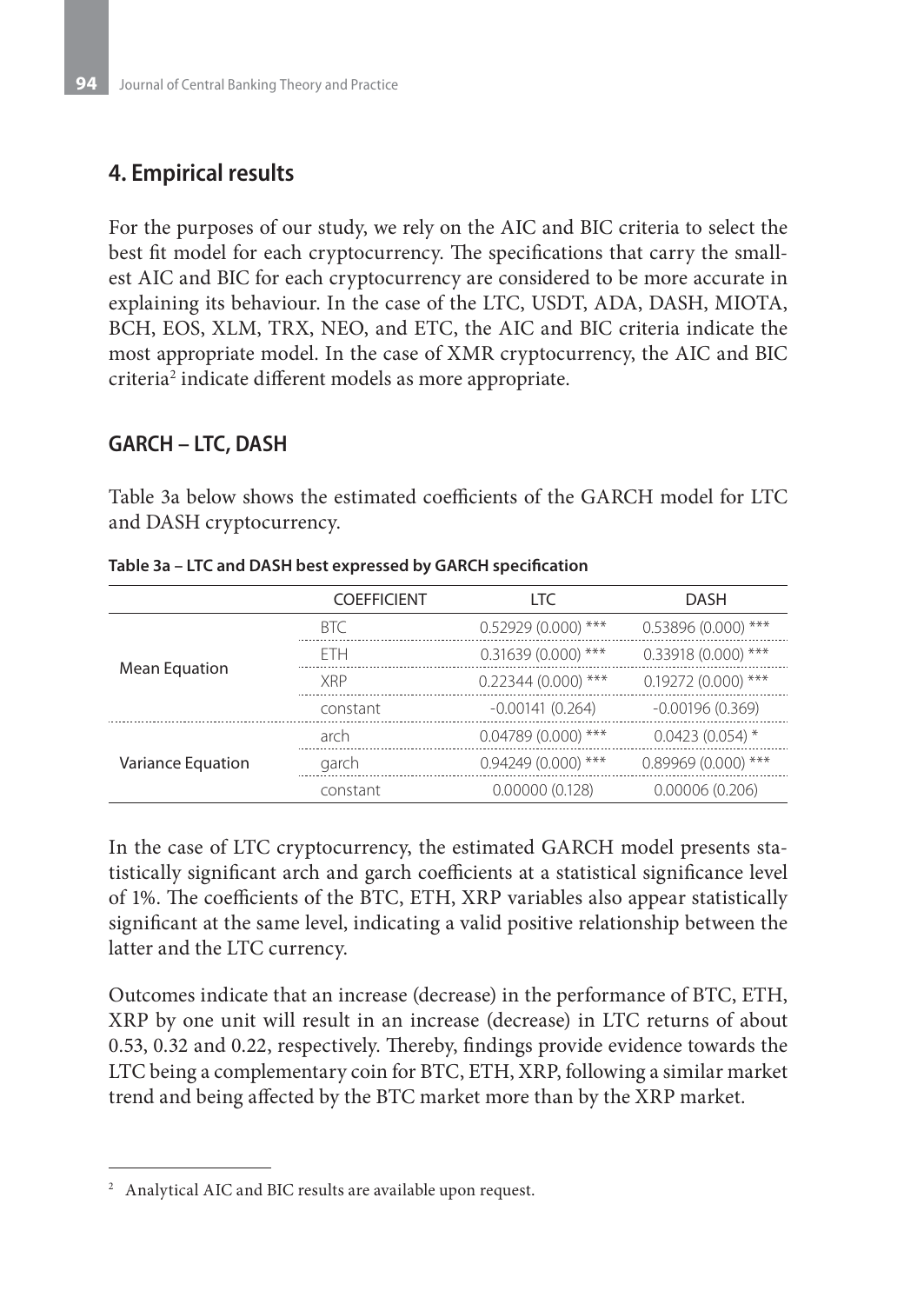In the case of DASH, the coefficient of the garch term appears statistically significant at a statistical significance level of 1%, whereas the coefficient of the arch term at a statistical significance level of 10%. The BTC, ETH, and XRP variables are statistically significant for a 1% statistical significance level, while they are positive showing that the DASH is complementary to BTC, ETH, XRP, and moves towards the same direction as those.

In particular, an increase (decrease) in the performance of BTC, ETH, XRP by a unit with constant yields of the remaining key cryptocurrencies of the model (ceteris paribus) will result in an increase in DASH returns by approximately 0.54, 0.34 and 0.19 respectively. Finally, DASH is more affected by the BTC in comparison to its impact by XRP.

### **Asymmetric Power GARCH - USDT**

Table 3b lays out the estimated coefficients of the Asymmetric Power GARCH model for the USDT coin.

|                   | <b>COEFFICIENT</b> | <b>USDT</b>            |
|-------------------|--------------------|------------------------|
|                   | <b>BTC</b>         | $-0.01092$ (0.000) *** |
|                   | <b>FTH</b>         | $0.00587(0.000)$ ***   |
| Mean Equation     | <b>XRP</b>         | $-0.009(0.000)$ ***    |
|                   | constant           | $-0.00002(0.000)****$  |
|                   | aparch             | $0.09929(0.000)$ ***   |
|                   | aparch_e           | $0.90796(0.000)$ ***   |
| Variance Equation | pgarch             | $0.78485(0.000)****$   |
|                   | constant           | $0.16317(0.004)$ ***   |
|                   | power              | $-0.1438(0.000)*$      |

**Table 3b – USDT best expressed by Asymmetric Power GARCH specification**

The estimated model presents all coefficients of statistical significance at a statistical significance level of 1%. USDT cryptocurrencies are negatively correlated with BTC and XRP and positively with ETH. There is evidence towards being a substitute for BTC and XRP while being complementary to ETH so both following a market path of the same direction.

In particular, one should expect that an increase (decrease) in BTC or XRP performance by one unit, with the performance of the remaining key currencies of the fixed model (ceteris paribus), will reduce the USDT's performance by ap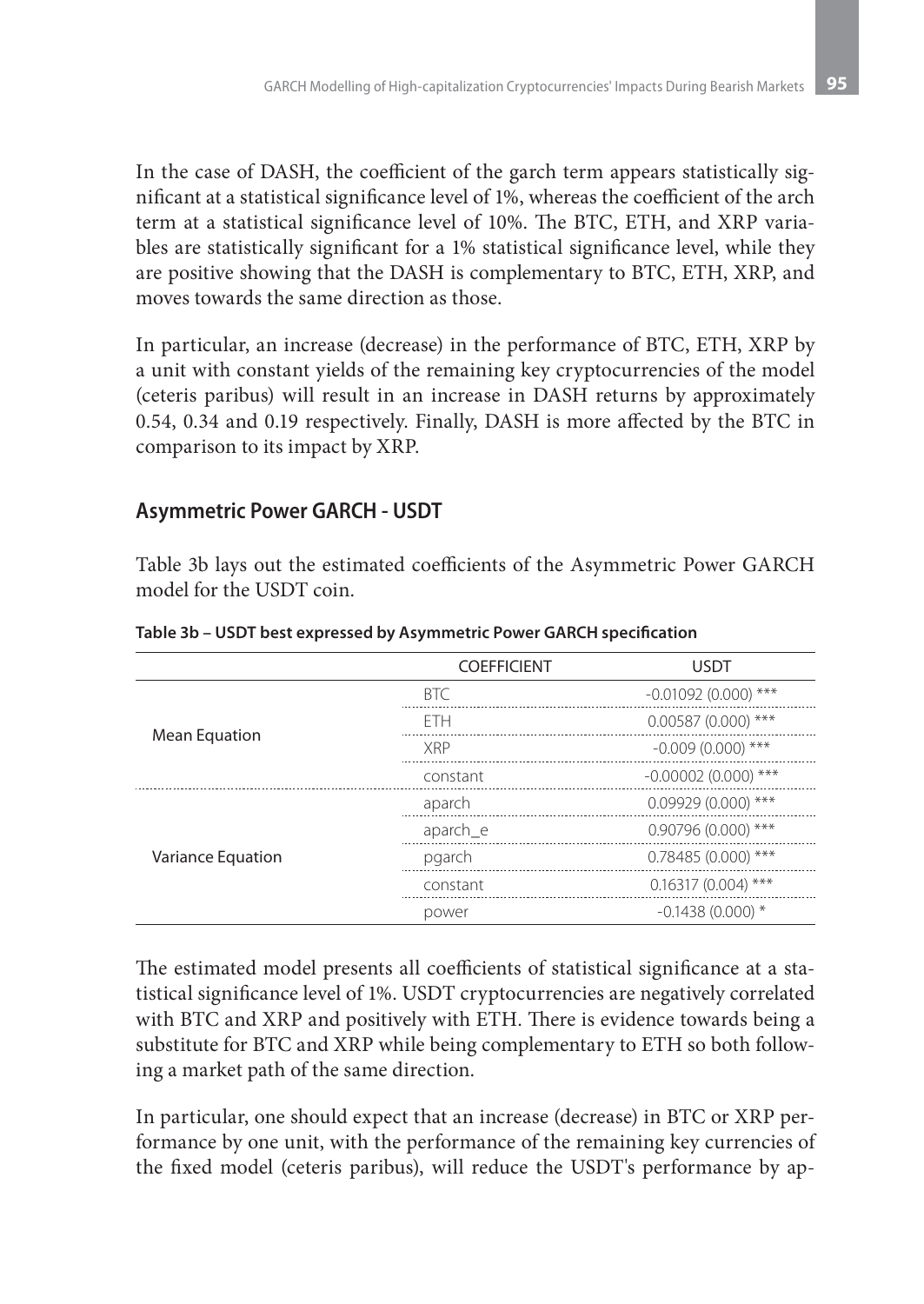proximately 0.01 and 0.009, respectively. Conversely, an increase in (decrease) in ETH yield by 1 unit will increase (decrease) the USDT's return by about 0.006.

#### **ARCH – XMR**

Table 3c presents the estimated coefficients of the ARCH model regarding the XMR cryptocurrency.

|                   | <b>COEFFICIENT</b> | <b>XMR</b>           |
|-------------------|--------------------|----------------------|
|                   | RTC                | $0.86728(0.000)$ *** |
|                   | <b>FTH</b>         | $0.20504(0.000)$ *** |
| Mean Equation     | <b>XRP</b>         | $0.1461(0.000)$ ***  |
|                   | constant           | $0.0001(0.000)$ ***  |
|                   | arch               | $0.32509(0.000)$ *** |
| Variance Equation | constant           | $0.00089(0.000)$ *** |

**Table 3c – XMR best expressed by ARCH specification**

Considering the AIC criterion for choosing the appropriate model for XMR cryptocurrency, the variability of XMR yields is best expressed by an ARCH model. Based on the ARCH model, XMR correlates positively with all of the key currencies investigated. Thereby, there is evidence towards following their own market trend and being complementary to these currencies.

XMR is most affected by the BTC as a 1-unit increase in BTC yield will reduce XMR by approximately 0.86 units, as the yields of the remaining key digital currencies (ETH, XRP) of our study remain stable (ceteris paribus). Correspondingly, for ETH and XRP, the change in one unit (ceteris paribus) will change in the same direction the XMR return by approximately 0.21 and 0.15 units, respectively.

#### **Nelson's EARCH – XMR**

Table 3d shows the estimated coefficients of the Nelson's EARCH for the XMR cryptocurrency.

Outcomes exhibit a statistically insignificant coefficient of earch in the volatility equation. However, the coefficients of the three key cryptocurrencies are statistically significant in a 99% confidence interval, meaning that the Nelson's EARCH model also shows that the key cryptocurrencies and XMR are complementary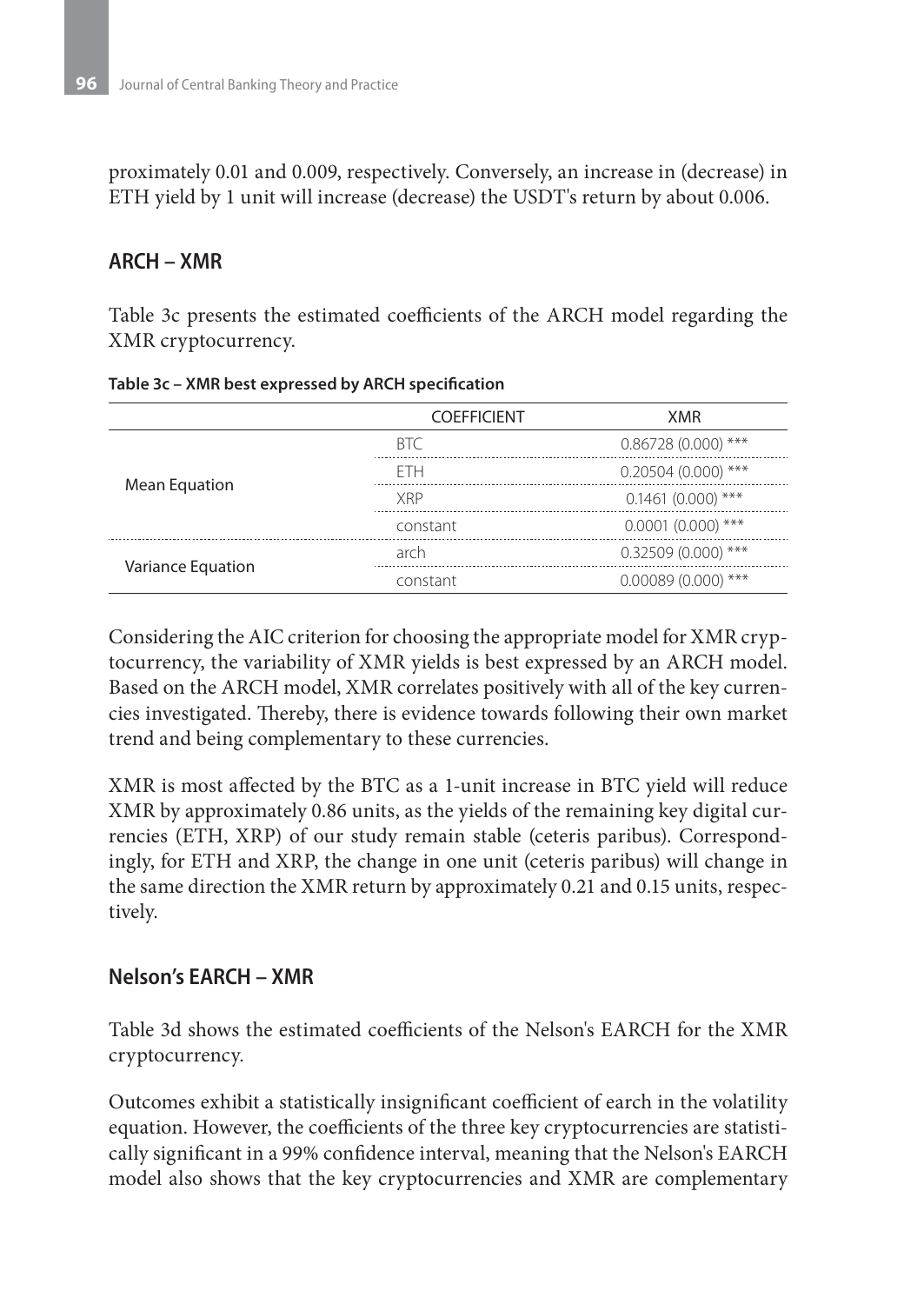and follow a similar market trend. In particular, an increase (decrease) in the performance of BTC, ETH, XRP by 1 unit, with stable yields of the remaining key digital coins will lead to an increase in XMR performance by about 0.89, 0.21 and 0.14 units, respectively.

|                   | <b>COEFFICIENT</b> | <b>XMR</b>            |
|-------------------|--------------------|-----------------------|
|                   | <b>BTC</b>         | $0.88664(0.000)$ ***  |
|                   | FTH                | $0.20572(0.000)$ ***  |
| Mean Equation     | <b>XRP</b>         | $0.13638(0.000)$ ***  |
|                   | constant           | $-0.00097(0.648)$     |
|                   | earch              | $-0.08145(0.311)$     |
| Variance Equation | earch a            | $0.61706(0.000)$ ***  |
|                   | constant           | $-6.73873(0.000)****$ |

Finally, considering the lack of statistical significance of the variable earch coefficient, the investigator should admit with great caution any conclusion derived from the use of the particular model, while alternatively he would prefer the ARCH model indicated to be appropriate based on the AIC criterion statistically significant coefficients of the volatility equation.

### **Non-linear GARCH with one shift – ADA**

Table 3e below shows the estimated coefficients of the Non-linear GARCH model with one shift for the ADA curve.

|                   | <b>COEFFICIENT</b> | <b>ADA</b>           |
|-------------------|--------------------|----------------------|
|                   | <b>BTC</b>         | $0.22261(0.003)$ *** |
|                   | <b>FTH</b>         | $0.40226(0.000)$ *** |
| Mean Equation     | <b>XRP</b>         | $0.53975(0.000)$ *** |
|                   | constant           | $-0.00157(0.500)$ ** |
|                   | narch              | $0.11768(0.001)$ *** |
|                   | narch k            | $-0.01493(0.011)$ ** |
| Variance Equation | garch              | $0.84136(0.000)$ *** |
|                   | constant           | $0.00005(0.047)$ **  |

**Table 3e – ADA best expressed by Non-linear GARCH with one shift specification**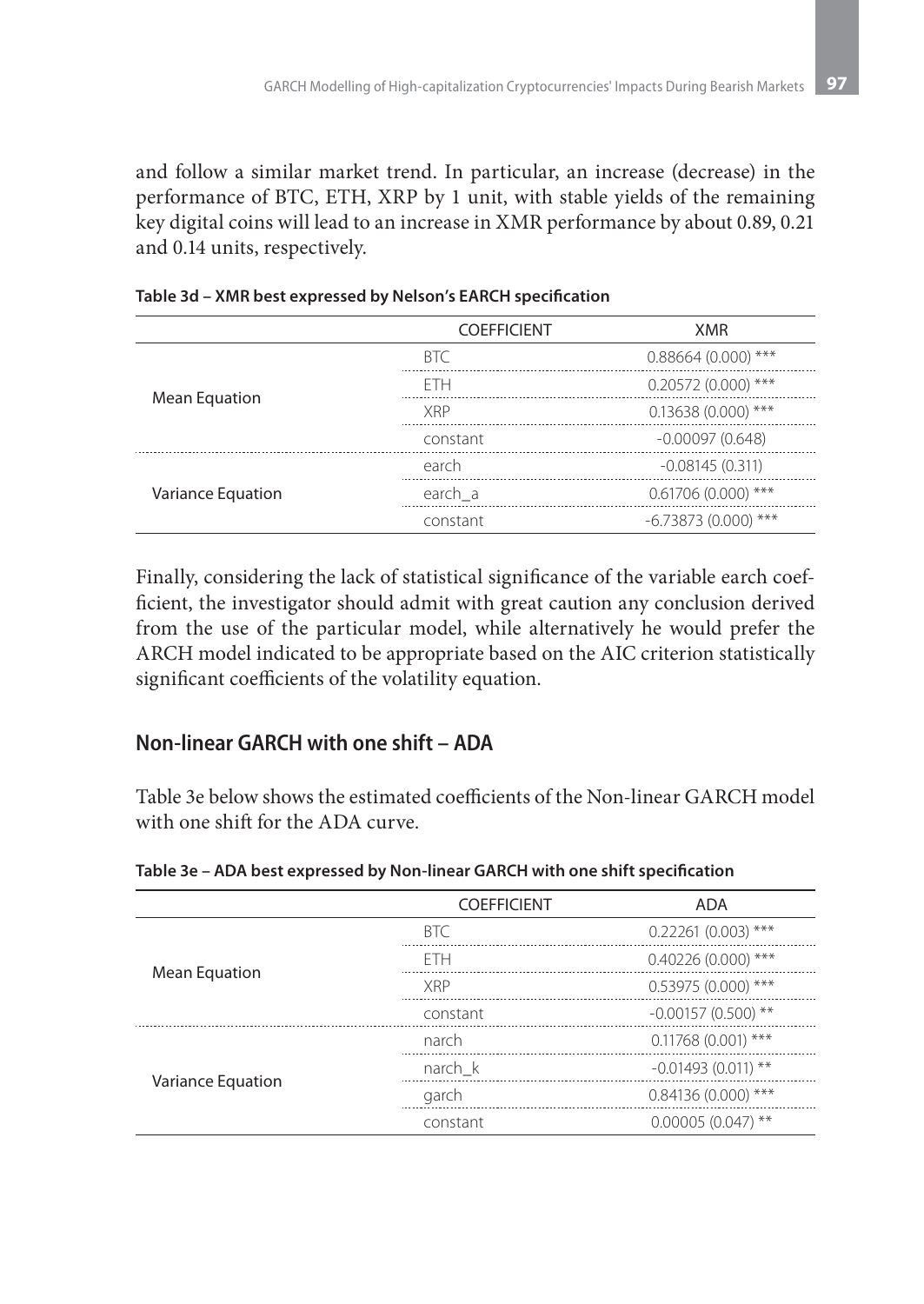Regarding the volatility equation, the coefficients of the narch and garch variables are statistically significant at a statistical significance level of 1%, while the coefficient of the variable narch\_k is statistically significant at 5%. Therefore, the variability in the ADA cryptocurrency returns is explained by the model at a statistical significance level of 5%.

The coefficients of the BTC, ETH, XRP variables are statistically significant at a level of 1%, while the constant term of the equation at a statistical significance level of 5%. There is a positive correlation between ADA and BTC, ETH, XRP where evidence shows towards the former being complementary to the latter. Thereby, alterations in XRP returns exert a higher influence on ADA performance, followed by the impact of ETH and the BTC.

It should be noted that an increase (decrease) in the performance of BTC, ETH, XRP by one unit, will lead to an increase (decrease) in yield of ADA of about 0.22, 0.40 and 0.54 units respectively. In contrast to findings about other digital currencies, Ripple is found to be more influential in comparison to Bitcoin and Ethereum. Thereby, a tighter connection of ADA with Ripple is detected that enables us to understand that Bitcoin is not always the most influential coin in cryptocurrency markets. This could prove very useful for investors.

#### **Non-linear GARCH – MIOTA**

Table 3f presents the estimated coefficients of the Non-linear GARCH model for the MIOTA coin.

|                   | <b>COEFFICIENT</b> | <b>MIOTA</b>          |
|-------------------|--------------------|-----------------------|
|                   | <b>BTC</b>         | $0.27408(0.000)****$  |
|                   | <b>FTH</b>         | $0.57528(0.000)$ ***  |
| Mean Equation     | <b>XRP</b>         | $0.33369(0.000)****$  |
|                   | constant           | 0.00049(0.838)        |
|                   | narch              | $0.33115(0.001)$ ***  |
|                   | narch k            | $-0.02902(0.001)$ *** |
| Variance Equation | garch              | $0.38629(0.003)$ ***  |
|                   | constant           | 0.0003(0.129)         |

#### **Table 3f – MIOTA best expressed by Non-linear GARCH specification**

All coefficients of the equation of mean and of the volatility equation with the exception of the constant term of the equation of mean and of the coefficient of variation are statistically significant for a statistical significance level of 1%.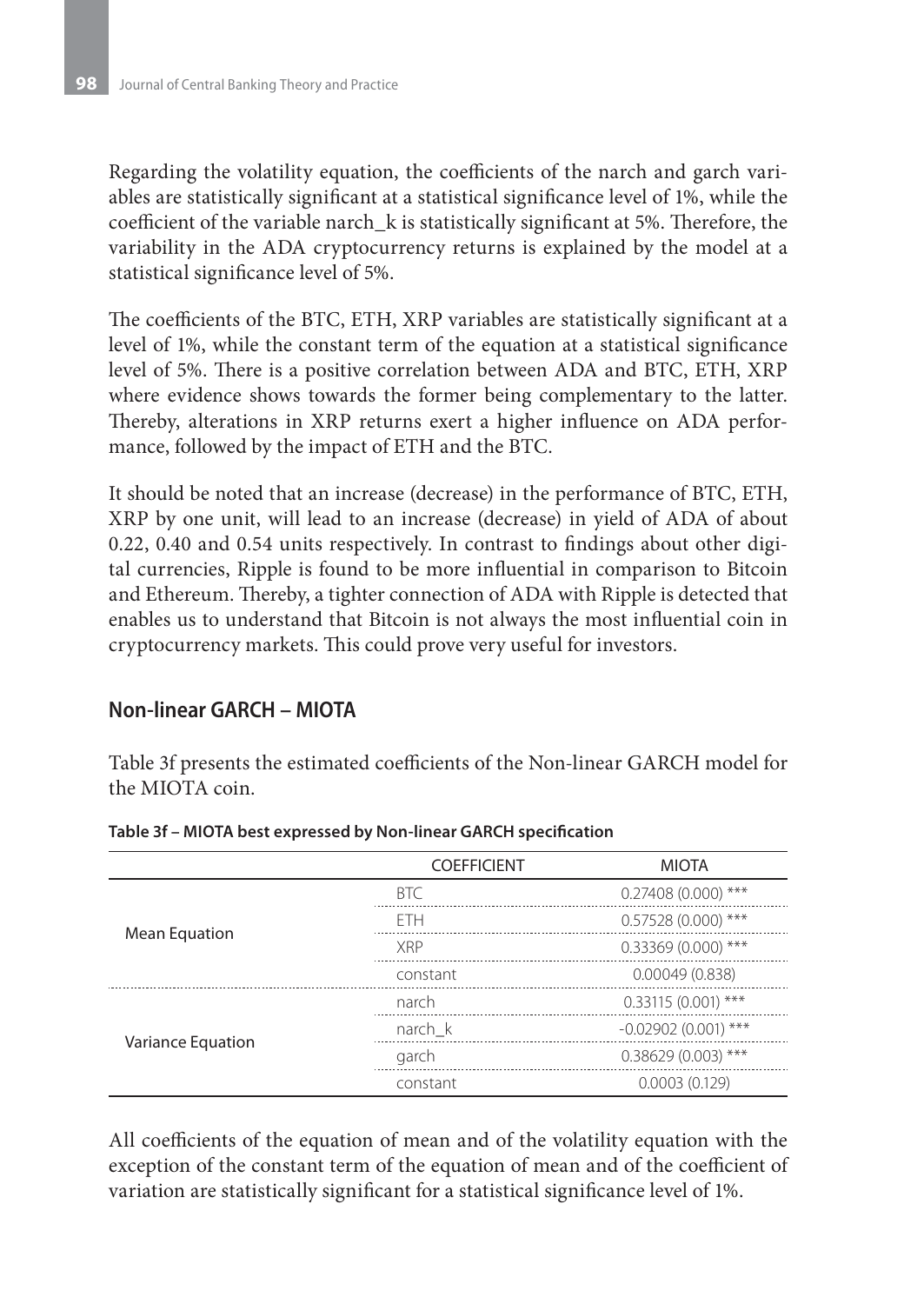Taking into consideration the estimated coefficients of the variables of the key cryptocurrencies of the study, the reader should expect the MIOTA currency coin to be complementary to BTC, ETH, XRP, presenting a common course with those on the market while being affected to a greater extent by changes in ETH , after XRP and finally by the BTC.

It can be seen that a one-unit change in the yield of BTC, ETH or XRP, with stable yields of the remaining cryptocurrencies of the model (ceteris paribus), will result in a similar MIOTA directional shift of approximately 0.27, 0.58, and 0.33, respectively. It should be noted that Ethereum is found to be more influential than Bitcoin, providing further evidence that other important currencies than Bitcoin can have a serious impact on interrelation dynamics in the cryptocurrency market.

### **Non-linear Power GARCH – BCH, EOS**

Table 3g reveals the estimated coefficients of the Non-linear Power GARCH model for BCH, EOS currencies.

|                   | <b>COEFFICIENT</b> | <b>BCH</b>           | EOS                   |
|-------------------|--------------------|----------------------|-----------------------|
|                   | <b>BTC</b>         | $0.66033(0.000)$ *** | $0.44185(0.000)$ ***  |
|                   | <b>FTH</b>         | $0.5292(0.000)$ ***  | $0.31419(0.000)$ ***  |
| Mean Equation     | <b>XRP</b>         | $0.09694(0.000)$ *** | $0.57923(0.000)$ ***  |
|                   | constant           | $-0.00328(0.036)$ ** | 0.00072(0.766)        |
|                   | nparch             | $0.06936(0.000)$ *** | 0.00013(0.712)        |
|                   | nparch_k           | $-0.00017(0.915)$    | $0.01191(0.000)$ ***  |
| Variance Equation | pgarch             | $0.83496(0.000)$ *** | $0.97775(0.000)$ ***  |
|                   | constant           | $0.156(0.016)$ **    | $-13.2585(0.668)$     |
|                   | power              | $-0.19903(0.033)$ ** | $-2.3021(0.0004)$ *** |

**Table 3g – BCH and EOS best expressed by Non-linear Power GARCH specification**

All coefficients of the equation of mean for the basic cryptocurrencies of the BCH model are statistically significant at least at a statistical significance level of 5%. Respectively, most coefficients of the volatility equation are also statistically significant at least at a statistical significance level of 5% with the exception of the nparch\_k coefficient that is not statistically significant.

With regard to the EOS cryptocurrency coin, most of the equation coefficients are statistically significant at 1%, with the exception of the stable term that is not statistically significant at any level. Most coefficients of the EOS model's volatility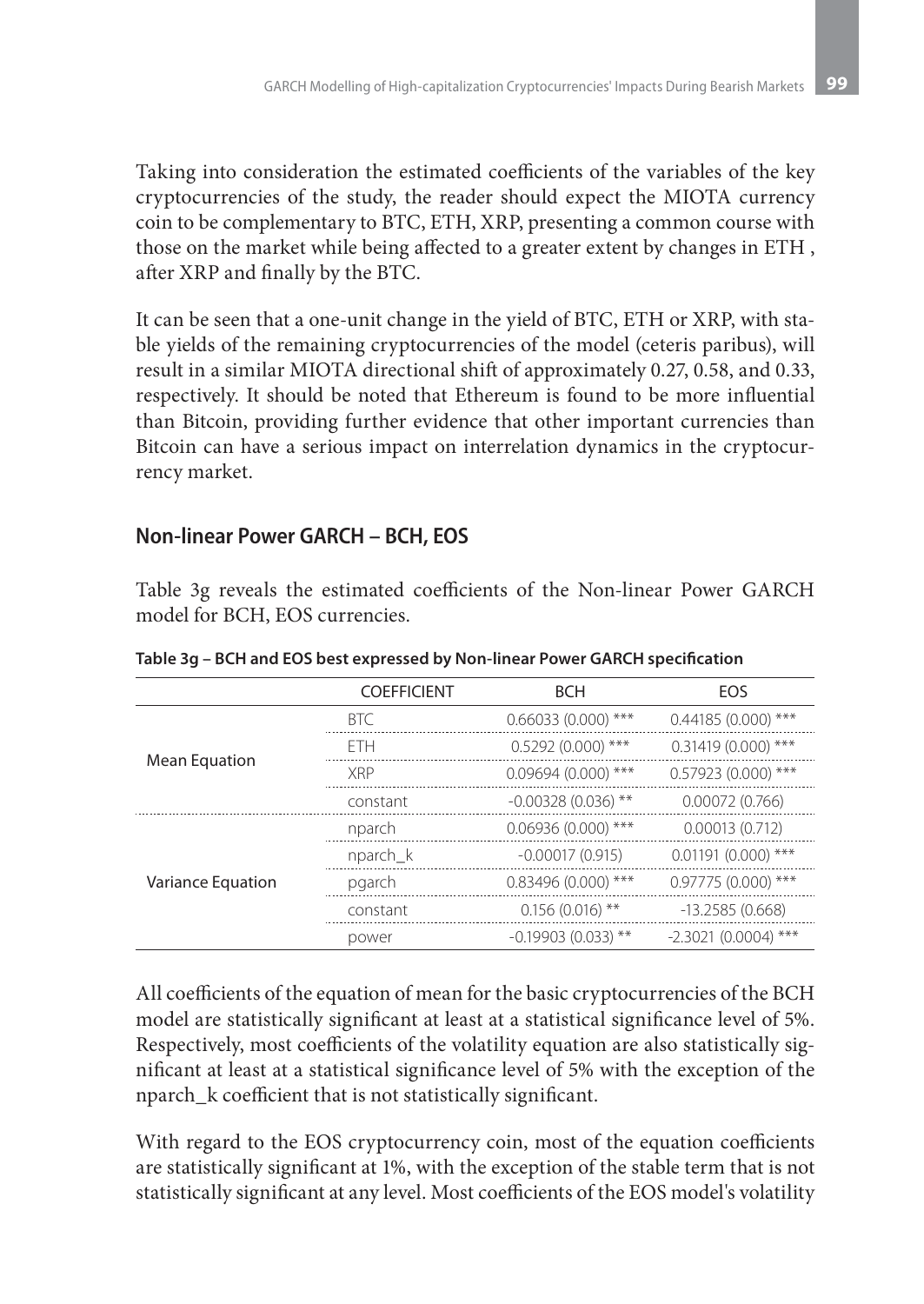equation are statistically significant at 1%, with the exception of the nparch coefficient and the stable term.

In conclusion, BCH and EOS have a positive correlation with the key cryptocurrencies and are therefore complementary to these. BCH is most affected by BTC, then ETH, and finally by XRP. In particular, a decrease in the yield of BTC, ETH, XRP by one unit, with the yields of the remaining cryptocurrencies of the model remain constant (ceteris paribus), will lead to an increase in BCH of about 0.66, 0.53, and 0.10 respectively. EOS is most affected by XRP, after BTC, and ultimately by ETH where a BTC, ETH, XRP, (ceteris paribus) increase (decrease) in EOS currency return about 0.44, 0.31, and 0.58 units, respectively. Once more, there is evidence that Ripple is very influential regarding alternative important digital currencies.

#### **Threshold ARCH – XLM**

Table 3h shows the estimated coefficients of the Threshold ARCH model for the XLM cryptocurrency.

|                   | <b>COEFFICIENT</b> | <b>XLM</b>           |
|-------------------|--------------------|----------------------|
|                   | RTC                | $0.15061(0.023)$ **  |
|                   | <b>FTH</b>         | $0.27112(0.000)$ *** |
| Mean Equation     | <b>XRP</b>         | $0.51877(0.000)****$ |
|                   | constant           | $-0.00146(0.526)$    |
|                   | abarch             | $0.26759(0.009)$ *** |
| Variance Equation | atarch             | $0.46863(0.000)$ *** |
|                   | constant           | $0.02749(0.000)$ *** |

**Table 3h – XLM best expressed by Threshold ARCH specification**

In the Threshold ARCH specification estimated for the XLM cryptocurrency, statistically significant coefficients of the mean equation of BTC, ETH, and XRP are found in 5%, 1%, and 1% levels, respectively. Moreover, all volatility equation coefficients are statistically significant at 1%.

The XLM cryptocurrency is positively correlated with the three key cryptocurrencies investigated, and is mainly influenced by XRP, then ETH, and ultimately by the BTC. To be more precise, an increase in the performance of BTC, ETH, XRP by one unit will lead to an increase in the performance of XLM about 0.15, 0.27 and 0.52, respectively. Once again, it can be seen that no hedging is feasible during the distressed period under scrutiny.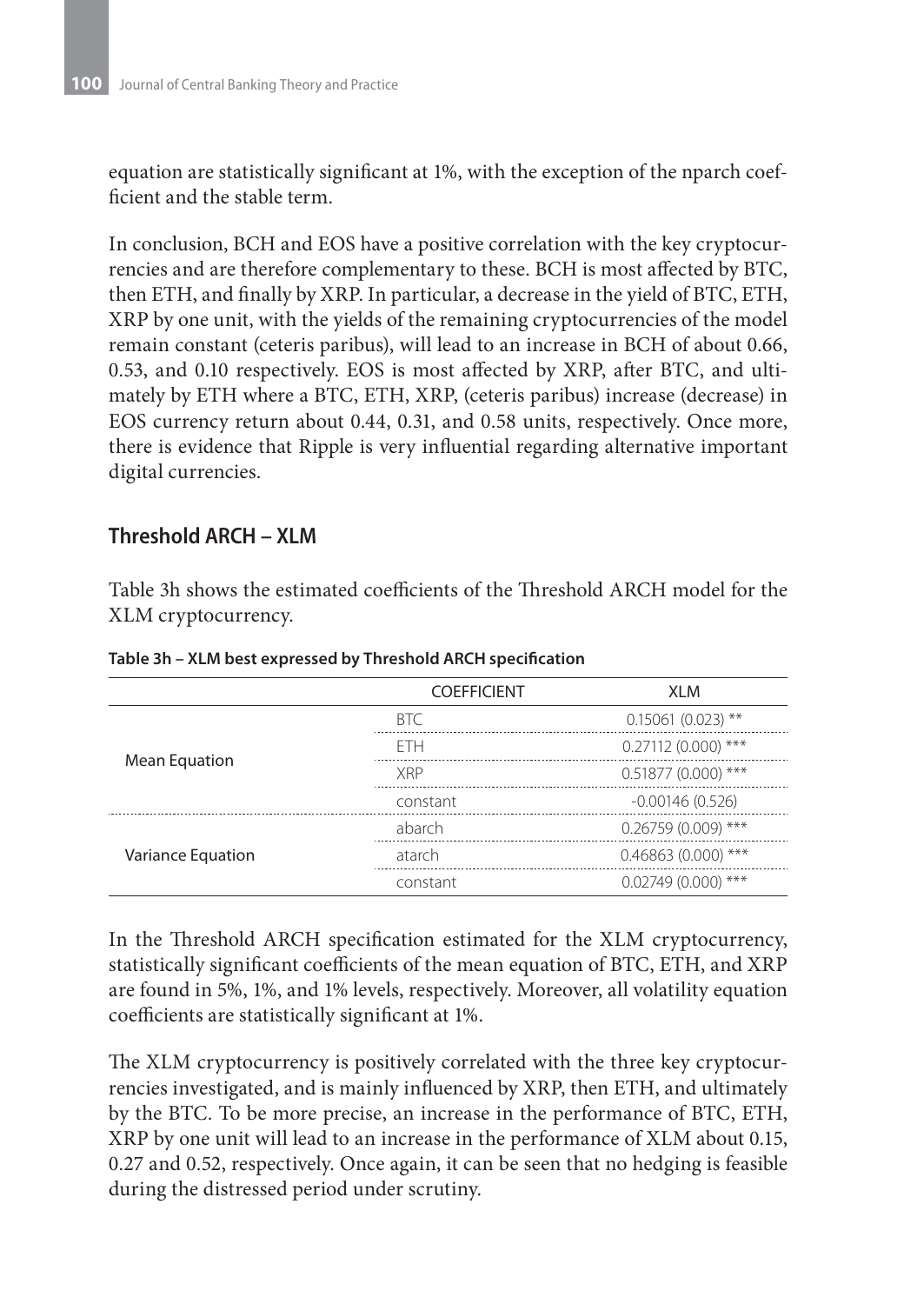### **Threshold SDGARCH – TRX**

Table 3i presents the estimated coefficients of the Threshold SDGARCH for the TRX currency.

|                   | <b>COEFFICIENT</b> | <b>TRX</b>          |
|-------------------|--------------------|---------------------|
|                   | <b>BTC</b>         | $0.3477(0.000)$ *** |
|                   | FTH                | $0.4471(0.000)$ *** |
| Mean Equation     | <b>XRP</b>         | $0.4338(0.000)$ *** |
|                   | constant           | 0.0017(0.496)       |
|                   | abarch             | $-0.0235(0.498)$    |
|                   | atarch             | $0.2702(0.000)$ *** |
| Variance Equation | sdgarch            | $0.8873(0.000)$ *** |
|                   | constant           | $0.0016(0.000)$ *** |

The coefficients of the equation of the model with the exception of the constant term are statistically significant at a statistical significance level of 1%. In addition, the atarch and sdgarch coefficients and the constant term of the volatility equation also appear statistically significant at a statistical significance level of 1%.

Since the abarch coefficient is not statistically significant, the Threshold SD-GARCH model cannot be accepted with certainty as being appropriate to explain the behaviour of TRX cryptocurrency although it has been extracted as the most appropriate based on the AIC and BIC criteria. Any further conclusion should be taken into consideration with particular attention by the reader.

There is evidence towards the direction that TRX currency is complementary to the BTC, ETH, XRP key cryptocurrencies, with positive correlation with them, and is primarily influenced by ETH, then XRP, and ultimately by BTC. In particular, one should expect respective increases (decreases) in TRX return by about 0.35, 0.45, and 0.43 points to an increase (decrease) of BTC, ETH, and XRP by 1 unit, respectively.

#### **Power GARCH – NEO**

Table 3j denotes the estimated coefficients of the Power GARCH model for the NEO coin currency.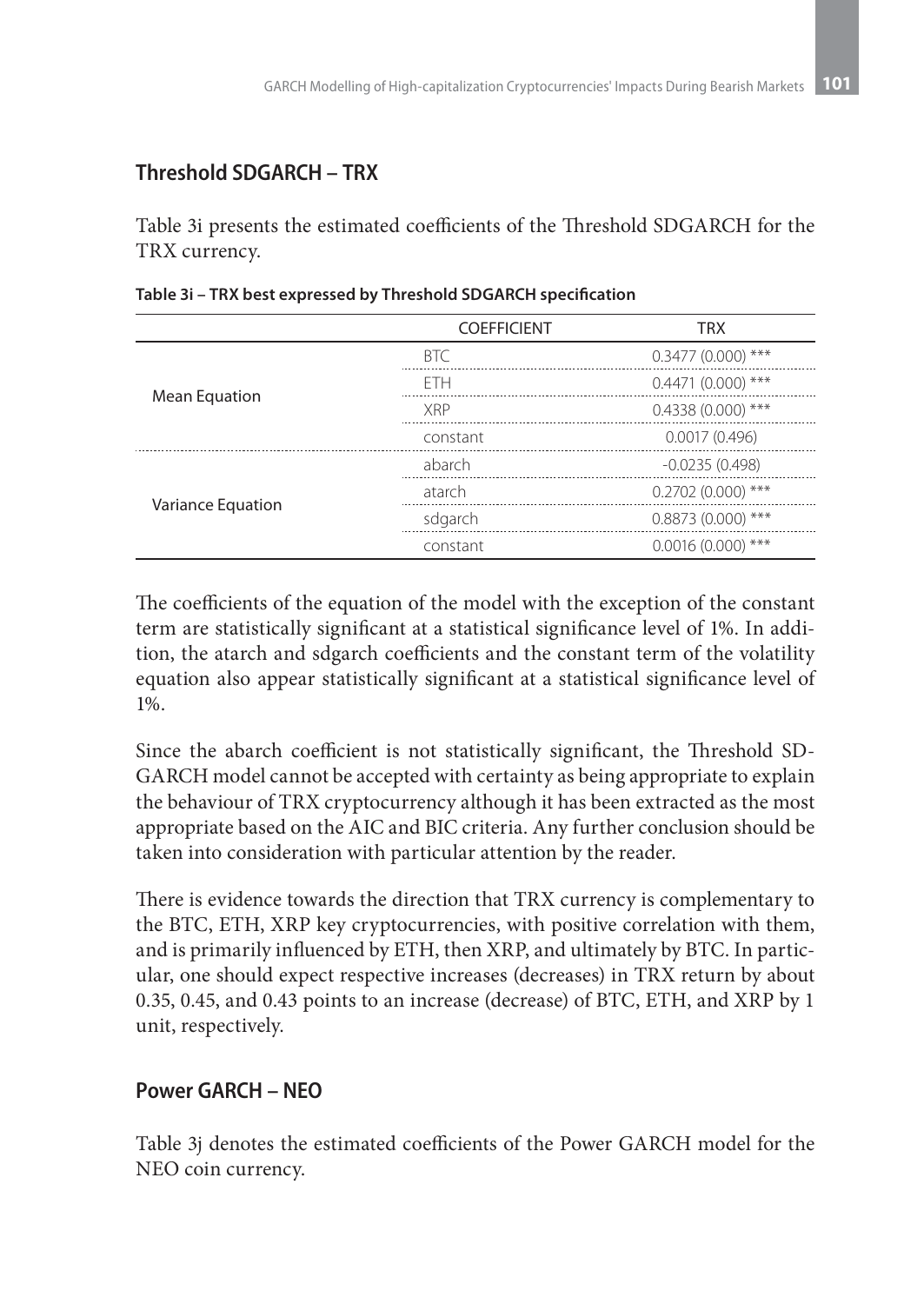|                   | <b>COEFFICIENT</b> | <b>NEO</b>           |
|-------------------|--------------------|----------------------|
| Mean Equation     | <b>BTC</b>         | $0.1982(0.000)$ ***  |
|                   | <b>FTH</b>         | $0.5874(0.000)$ ***  |
|                   | <b>XRP</b>         | $0.4163(0.000)$ ***  |
|                   | constant           | $-0.0029(0.000)$ *** |
| Variance Equation | parch              | $0.0235(0.000)$ ***  |
|                   | pgarch             | $0.9257(0.000)$ ***  |
|                   | constant           | 0.1229(0.283)        |
|                   | power              | $-0.6794(0.000)$ *** |

#### **Table 3j – NEO best expressed by Power GARCH specification**

All coefficients of the equation of mean and of the equation of variance, with the exception of the constant of the latter, are statistically significant at a statistical significance level of 1% whereas the NEO coinage is related to the BTC, ETH and XRP currencies and is complementary. NEO is mainly affected by ETH, then XRP, and ultimately by BTC. Specifically, the increase (decrease) in BTC, ETH, and XRP by 1 unit will lead to a decrease (decrease) in the NEO's returns by 0.20, 0.59, and 0.42, respectively.

### **GJR of Threshold GARCH – ETC**

Table 3k denotes the estimated coefficients of GJR of Threshold GARCH for ETC.

|                   | <b>COEFFICIENT</b> | <b>ETC</b>           |
|-------------------|--------------------|----------------------|
|                   |                    |                      |
| Mean Equation     | <b>BTC</b>         | $0.3635(0.000)$ ***  |
|                   | <b>FTH</b>         | $0.4195(0.000)$ ***  |
|                   | <b>XRP</b>         | $0.2708(0.000)$ ***  |
|                   | constant           | 0.0006(0.787)        |
| Variance Equation | arch               | $0.4938(0.000)$ ***  |
|                   | tarch              | $-0.3501(0.008)$ *** |
|                   | garch              | $0.6487(0.000)$ ***  |
|                   | constant           | $0.0001(0.003)$ ***  |

**Table 3k – ETC best expressed by GJR of Threshold GARCH specification**

The model is characterized by statistically significant coefficients of equation of mean and volatility equation to a statistical significance level of 1%, with the exception of the constant term of the equation of mean not shown statistically significant at any level.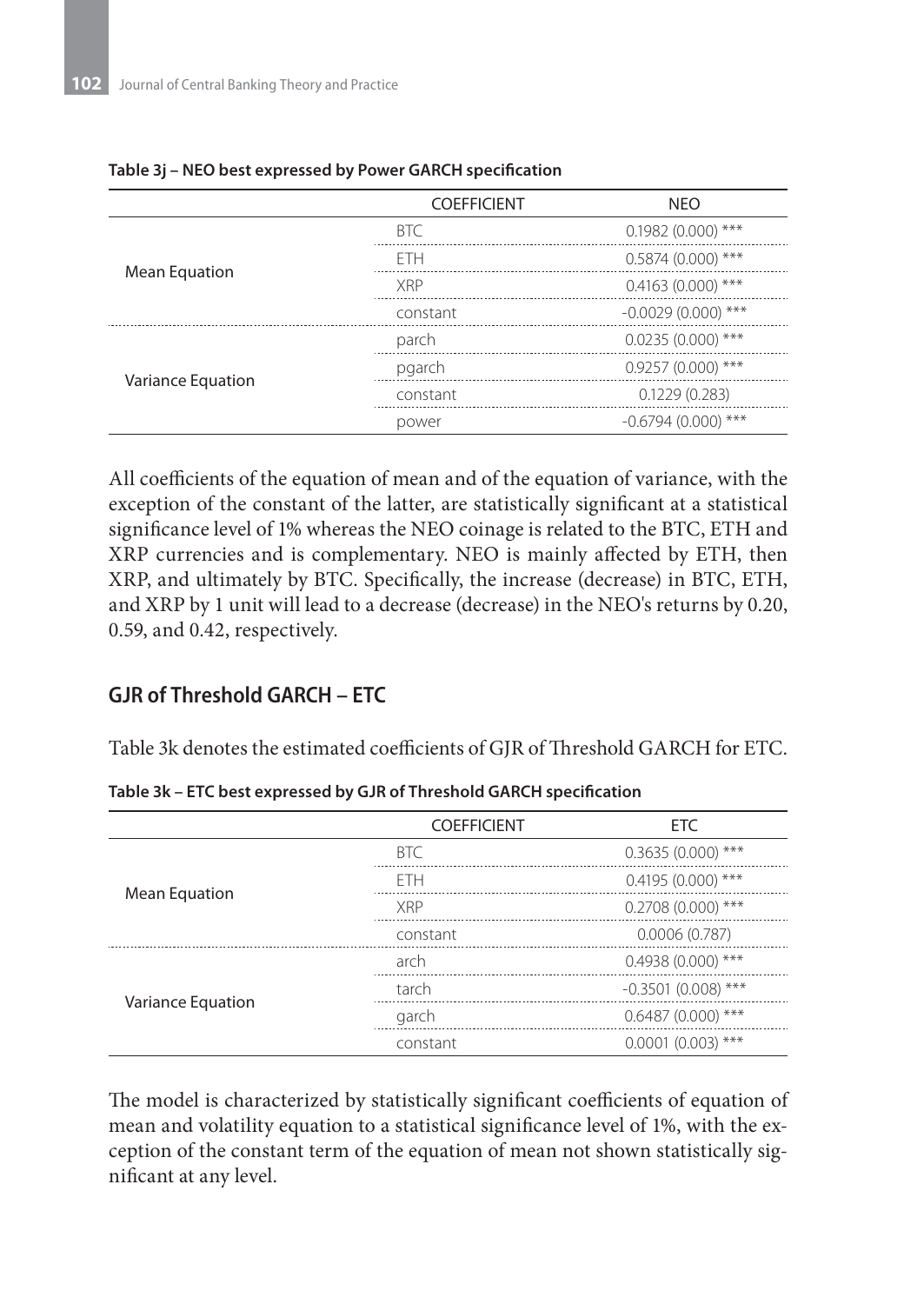In addition, the ETC cryptocurrency appears as a complement to the BTC, ETH, XRP key coins and is primarily influenced by ETH, after the BTC and ultimately by the XRP. Specifically, a 1-unit alteration in return of BTC, ETH, and XRP (ceteris paribus) will lead to an increase in ETC of 0.36, 0.42, and 0.27 units, respectively.

Overall, it can be seen that the majority of cryptocurrencies under scrutiny during the intensely bearish period of 2018 exhibit positive linkages with the three principal digital currencies in terms of market capitalization. Thereby, evidence tends towards the non-existence of hedging capacities among primary importance currencies in distressed times. Moreover, emphasis should be appointed to findings revealing that almost each of the cryptocurrencies investigated presents an alternative and advanced GARCH specification suitable for explaining its volatility in turbulent eras. This gives credence to the belief that digital currency market consists of highly fluctuating and bubbly assets that exhibit large variations in behaviour among them.

# **Conclusions**

In the present study, by employing ARCH-GARCH specifications and DCC GARCH, we evaluated the behaviour of Litecoin, Tether, Monero, Cardano, Dash, IOTA, BitcoinCash, EOS, Stellar Lumens, TRON, Neo, and Ethereum Classic. Estimations were made by examining the nexus to Bitcoin, Ethereum, Ripple, which are the three most significant cryptocurrencies in terms of market capitalization. Data covering 258 days of the period 01/01/2018 - 16/09/2018 have been adopted, representing the intensely bearish period in cryptocurrency markets.

The main incentive for conducting this research is to cast light on an innovative perspective of the highly-arousing interest concerning cryptocurrencies. Increasing popularity of digital currencies among central planners, academics, analysts, investors, speculators, brokers and economic agents in general, is due to their sophisticated and decentralized character. In this paper, we focus on the particular features of high volatility among highly liquid cryptocurrencies during the bearish market and their implications about profit-making and hedging capabilities in distressed eras.

According to the AIC and BIC criteria, the variability of Litecoin and Dash is better than GARCH. BitcoinCash and EOS from Non-Linear Power GARCH. Stellar Lumens from Threshold ARCH. TRON by Threshold SDGARCH. Neo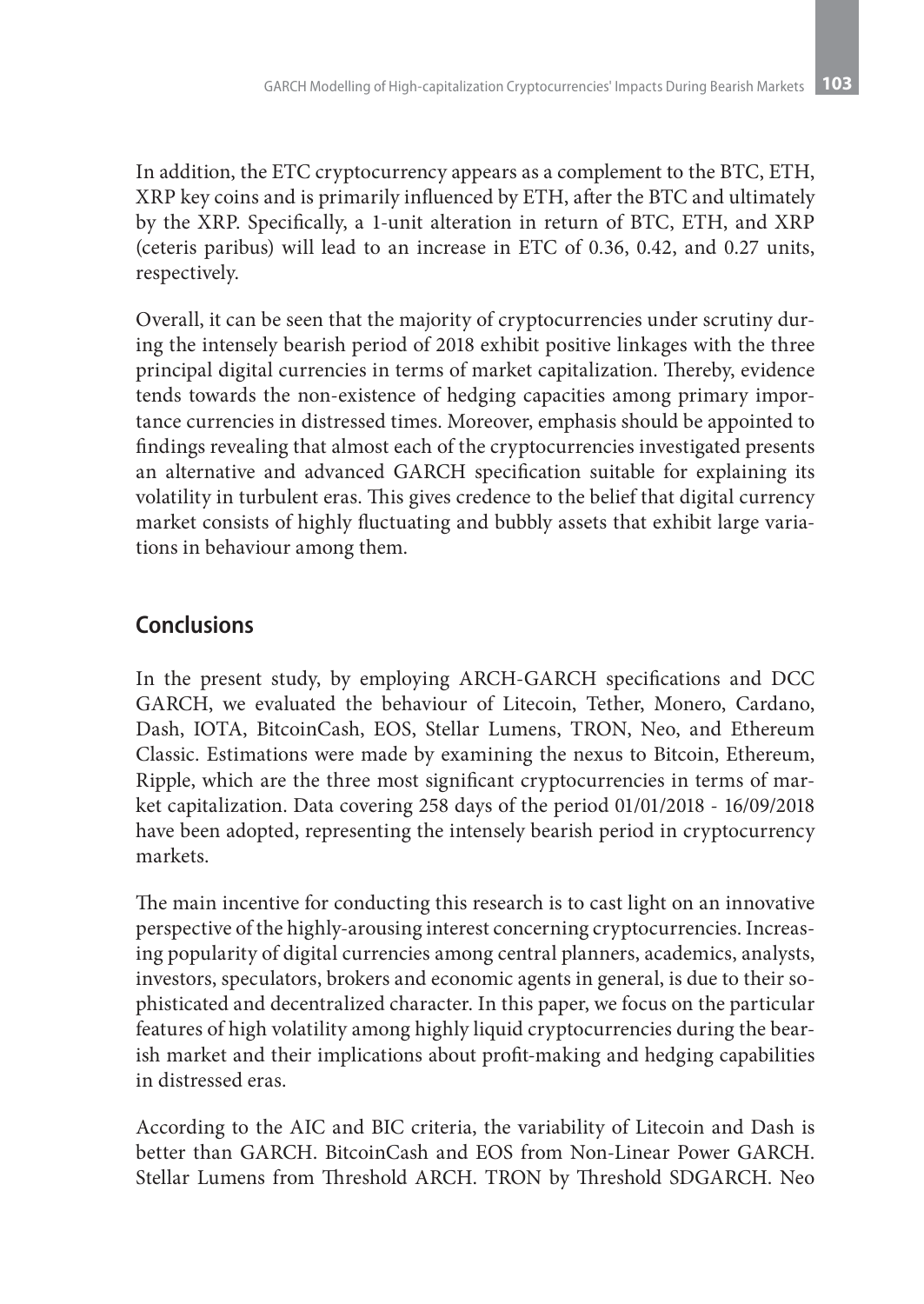from Power GARCH. Ethereum Classic by GJR of Threshold GARCH. Tether's by APGARCH. Cardano from Non-linear GARCH with one shift, IOTA from Nonlinear GARCH, and Monero from ARCH (AIC) and Nelson's EARCH (BIC). The results show that most of the cryptocurrencies under scrutiny exhibit a positive nexus with Bitcoin, Ethereum, and Ripple and are complementary to them, so no efficient hedging can be made during distressed times. It should be noted that Ethereum and Ripple exhibit a remarkably high influence on returns of alternative important cryptocurrencies in comparison to the highest appreciable Bitcoin currency.

Although there have been studies using GARCH models for studying cryptocurrencies, there has been no research into the effects of the three largest coins on the remaining digital currencies and investigation of their hedging abilities in times of crisis. This study provides an alternative look into the interconnectedness between digital coins of primary importance and very high capitalization and the rest of highly liquid cryptocurrencies during highly distressed periods. This linkage is very interesting for investors but has remained in unchartered waters up to the present. The authors' main motivation in writing this paper has been to start a fruitful discussion in the innovative aspect of volatility modelling and its economic implications in relation to alternative investments in digital currencies.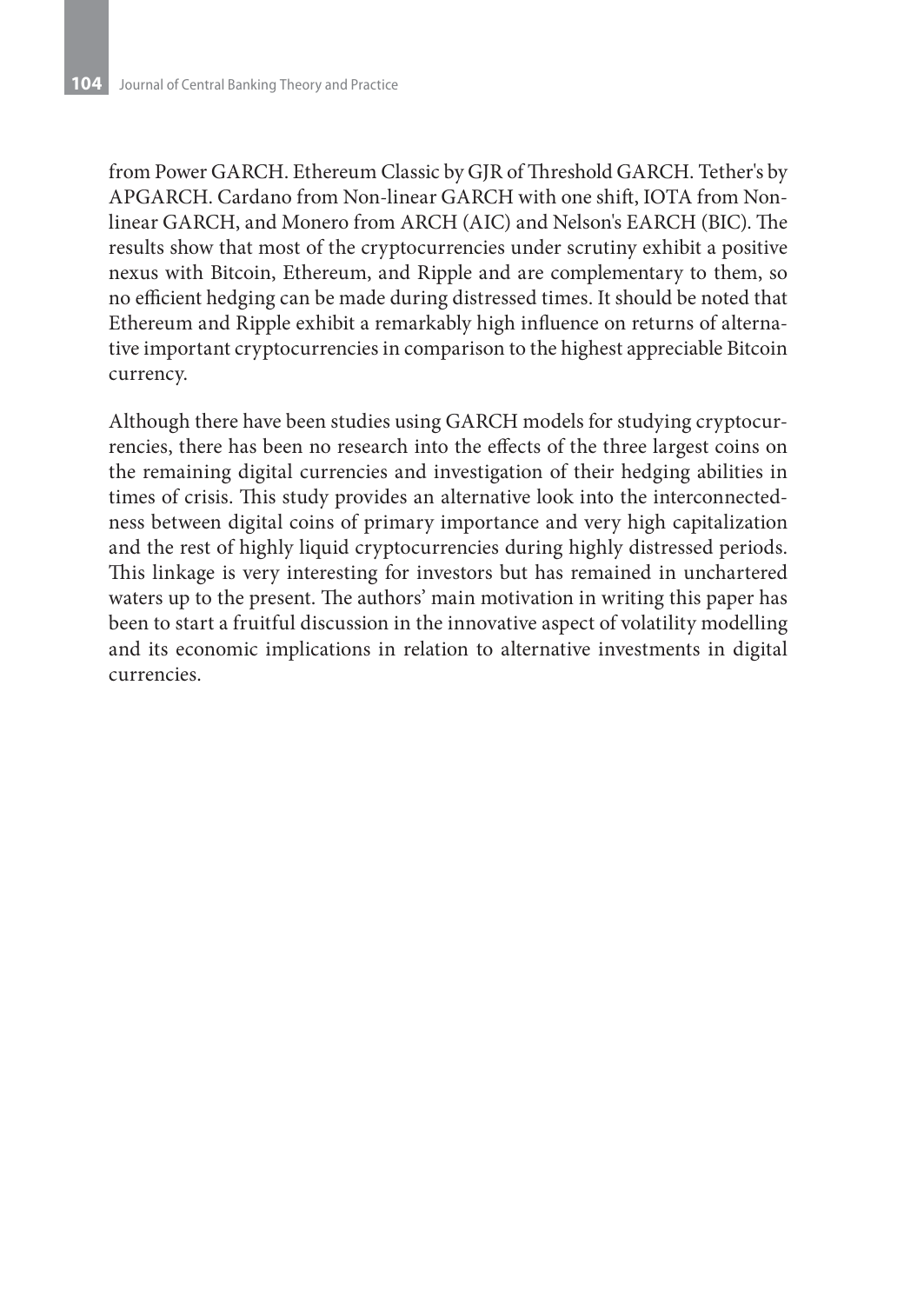### **References**

- 1. Ammous, S. (2018). Can cryptocurrencies fulfil the functions of money?. *The Quarterly Review of Economics and Finance*, 70, 38-51.
- 2. Beneki, C., Koulis, A., Kyriazis, N. A., & Papadamou, S. (2019). Investigating volatility transmission and hedging properties between Bitcoin and Ethereum. *Research in International Business and Finance*, 48, 219-227.
- 3. Blau, B. M. (2018). Price dynamics and speculative trading in Bitcoin. *Research in International Business and Finance*, 43, 15-21.
- 4. Bollerslev, T. (1986). Generalized autoregressive conditional heteroskedasticity. *Journal of econometrics*, 31(3), 307-327.
- 5. Bollerslev, T., Chou, R. Y., & Kroner, K. F. (1992). ARCH modeling in finance: A review of the theory and empirical evidence. *Journal of econometrics*, 52(1-2), 5-59.
- 6. Bouri, E., Azzi, G., & Haubo Dyhrberg, A. (2016). On the return-volatility relationship in the Bitcoin market around the price crash of 2013 (No. 2016- 41). *Economics Discussion Papers*.
- 7. Chan, S., Chu, J., Nadarajah, S., & Osterrieder, J. (2017). A statistical analysis of cryptocurrencies. *Journal of Risk and Financial Management*, 10(2), 12.
- 8. Clegg, A. G. (2014). Could Bitcoin Be a Financial Solution for Developing Economies? Birmingham: University of Birmingham, Marzec.
- 9. Corbet, S., Lucey, B., Urquhart, A., & Yarovaya, L. (2019). Cryptocurrencies as a financial asset: A systematic analysis. *International Review of Financial Analysis*, 62, 182-199.
- 10. Corelli, A. (2018). Cryptocurrencies and Exchange Rates: A Relationship and Causality Analysis. *Risks*, 6(4), 111.
- 11. Dyhrberg, A. H. (2016a). Bitcoin, gold and the dollar–A GARCH volatility analysis. *Finance Research Letters*, 16, 85-92.
- 12. Dyhrberg, A. H. (2016b). Hedging capabilities of bitcoin. Is it the virtual gold?. *Finance Research Letters, 1*6, 139-144.
- 13. Engle, R. F. (1982). Autoregressive conditional heteroscedasticity with estimates of the variance of United Kingdom inflation. *Econometrica: Journal of the Econometric Society*, 987-1007.
- 14. Fabris, N. (2018). Challenges for Modern Monetary Policy. *Journal of Central Banking Theory and Practice*, 7(2), 5-24. https://doi.org/10.2478/ jcbtp-2018-0010
- 15. Fabris, N. (2019). Cashless Society The Future of Money or a Utopia?. *Journal of Central Banking Theory and Practice*, 8(1), 53-66. https://doi.org/10.2478/jcbtp-2019-0003